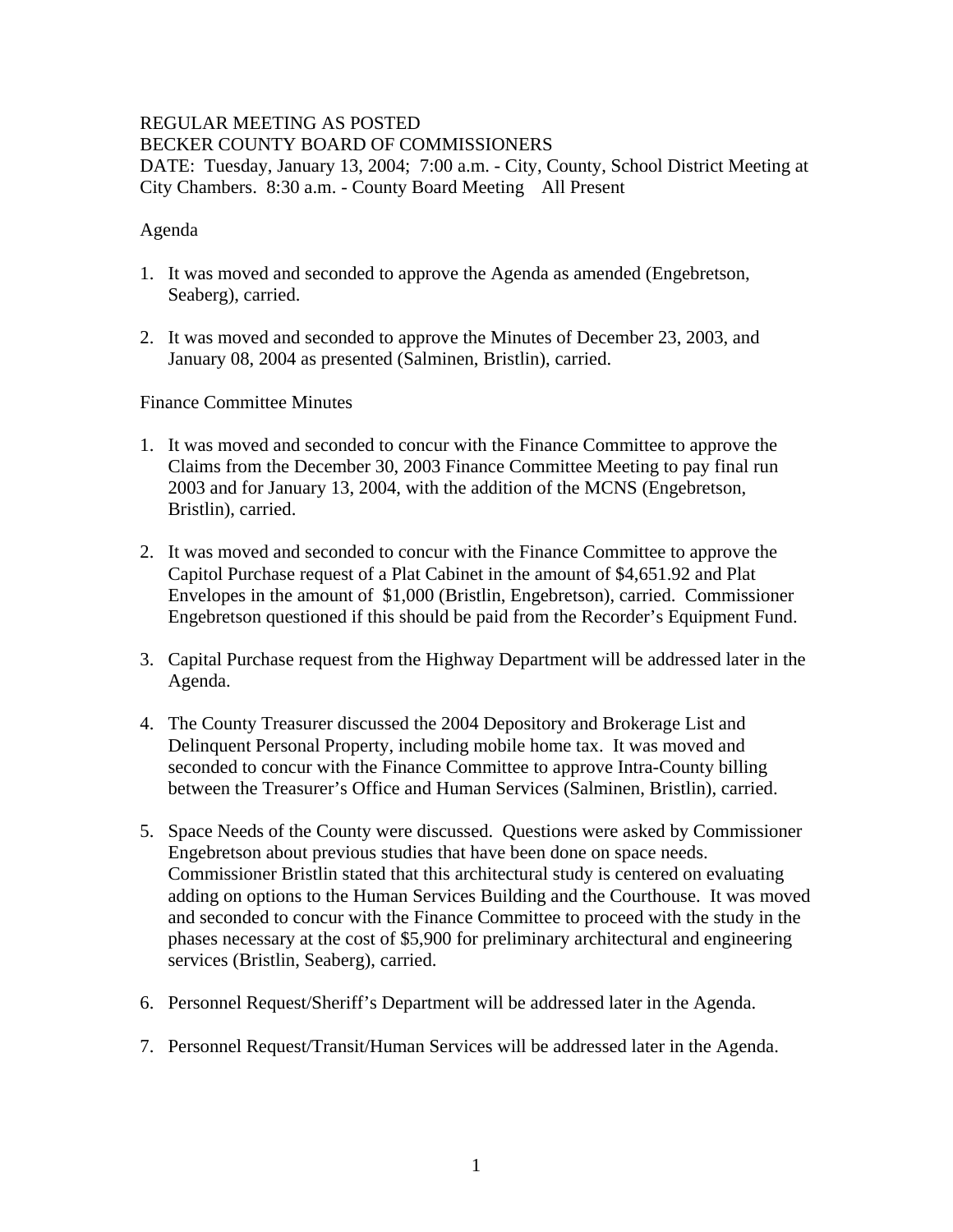8. It was moved and seconded to direct Becker County Heads to send justification of Budget Line Items that came in over or under 10% to the County Administrator. This should be done as soon as the books are closed for 2003. A report will be provided to the Board at the February 24, 2004 Meeting if completed (Engebretson, Seaberg), carried.

# NRM

- 1. It was moved and seconded to pass Resolution No. 01-04-1A, setting aside (30%) of the proceeds of the tax-forfeited sales fund for the year 2004 to be used for improvements to tax-forfeited lands and memorial forests and (20%) of the taxforfeited sales fund for the year 2004 to be used for the acquisition and maintenance of county parks and recreation areas (Engebretson, Salminen), carried.
- 2. It was moved and seconded to pass Resolution No. 01-04-1B, authorizing and directing the NRM Administrator and the Becker County Auditor to advertise, conduct (for the year 2004) public oral auctions for the purpose of selling tracts of timber from Becker County Tax-forfeited lands on the following dates: Friday, February 20; Friday, July 23; Friday, October 22, 2004 (Salminen, Bristlin), carried.
- 3. It was moved and seconded to pass Resolution No. 01-04-1C, accepting the responsibility to act as the sponsoring agent for the Winter Wonderland Snowmobile Trails (Salminen, Bristlin), carried.
- 4. It was moved and seconded to approve to contract with Lake Runners Trail association from January 14 through March 31, 2004 for Snowmobile trail Grooming (Engebretson, Salminen), carried.

## Highway

- 1. It was moved and seconded to approve the Agenda as amended (Bristlin, Engebretson), carried.
- 2. It was moved and seconded to pass Resolution No. DOH 01-04-1D, authorizing the County Engineer to prepare proposals and bidding documents and advertise for bids for the following annual maintenance material requirements: Bituminous Materials and Asphalt Crackfiller, Corrugated Steel Pipe Culvert and Metal End Section, Dust Control-Calcium Chloride (Engebretson, Seaberg), carried.
- 3. It was moved and seconded to pass Resolution No. DOH 01-04-1E, authorizing the County Engineer to prepare documents to compile and advertise for quotes for the following annual maintenance material requirements: Bituminous Mix, Aggregate Material, Maintenance Overlays, Equipment Rental, Traffic Control Signs & Devices, Steel Sign Posts (Engebretson Salminen), carried.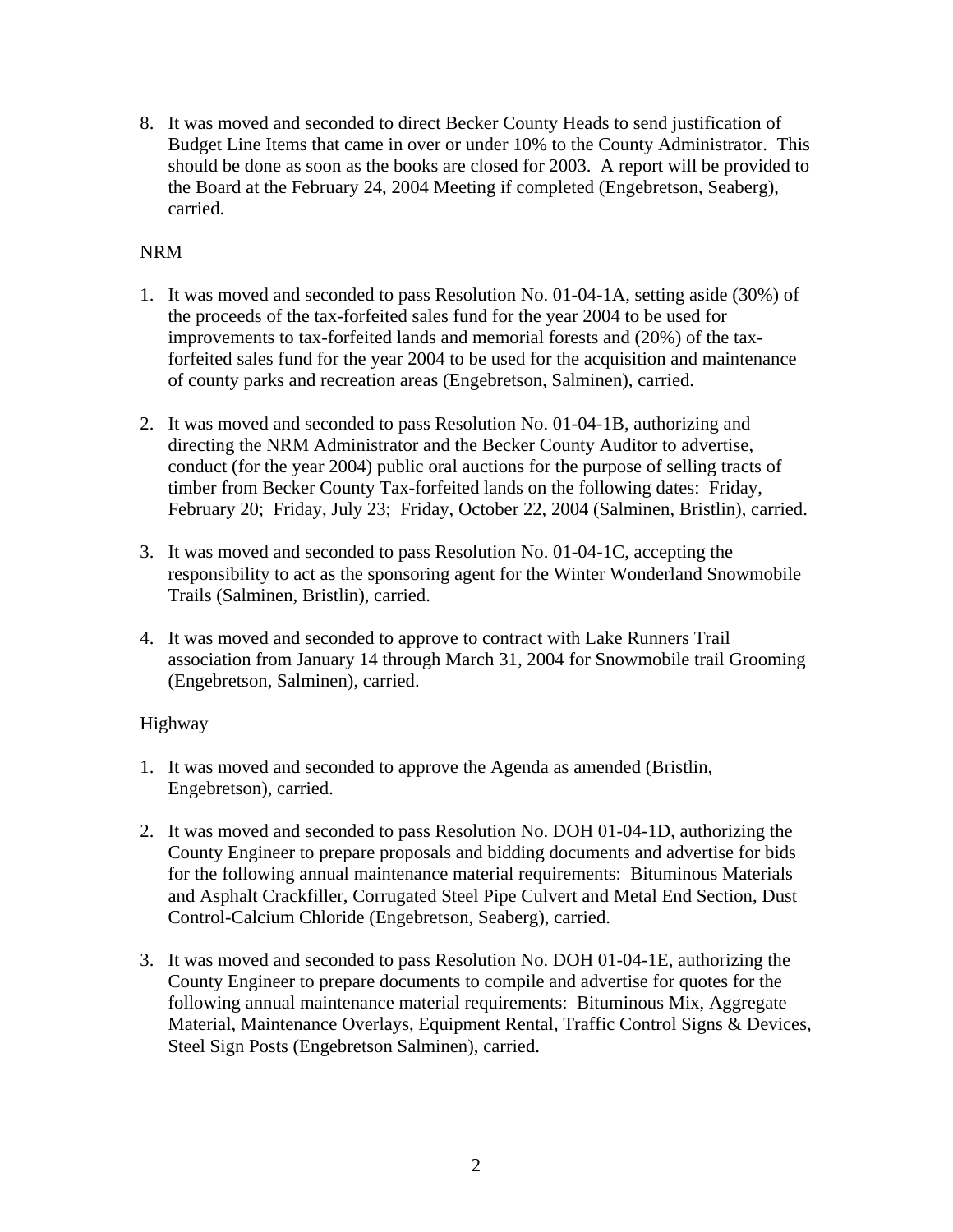- 4. It was moved and seconded to pass Resolution No. DOH 01-04-1F, authorizing the County Engineer to prepare proposals and bidding documents and to advertise for bids for the several area gravel road maintenance contracts for the period April 1, 2004 to March 31, 2007 (Engebretson, Salminen), carried.
- 5. It was moved and seconded to pass Resolution No. DOH 01-04-1G, authorizing the County Engineer to prepare proposals and bidding documents and to advertise for bids for (6) area roadside mowing maintenance (3) year contract for the period of May 1, 2004 to November 15, 2007. Bids to be opened on March 11, 2004 at 10:00 a.m. and presented to the County Board on March 24, 2004 (Salminen, Bristlin), carried.
- 6. It was moved and seconded to pass Resolution No. DOH 01-04-1H, authorizing the County Engineer to purchase from the State Bid or written quote the following equipment: Hydraulic System, Hoist, Gravel Box, One Way Snowplow, Underbody Blade, Snow Wing, Tailgate Sander, Pre-wet System and Warning Light System to be compatible with said Diesel Tandem Truck (Engebretson, Bristlin), carried.
- 7. It was moved and seconded to pass Resolution No. DOH 01-04-1I, authorizing and direct the County Engineer to purchase one HP Large Format Plotter, not to exceed \$7,500 (Salminen, Seaberg), carried.
- 8. It was moved and seconded to pass Resolution No. DOH 01-04-1J, Memorandum of Understanding and Agreement with Mn/DOT, creating guidelines for the turnback of Trunk Highway #224 to Becker County and authorizes the County Engineer to sign the said Memorandum of Understanding (Seaberg, Engebretson), carried.
- 9. It was moved and seconded to pass Resolution No. 01-04-1K, approving to enter into an Engineering Service Agreement with Larson-Peterson of Detroit Lakes, MN for the reconstruction of TH 224 from TH 59 to CSAH 34 (Engebretson, Salminen), carried.
- 10. It was moved and seconded to pass Resolution No. DOH 01-04-1L, resolving that the Commissioner of Transportation be and is hereby requested to approve this advance for financing the approved County State Aid Highway projects of Becker County in an amount up to the available limit if needed, in accordance with MN Rules 8820.1500, Sub. Para. 9, and to authorize repayments from the following year's accruals to the Regular Construction Account of the County State Aid Highway fund for Becker County (Engebretson, Bristlin), carried.
- 11. It was moved and seconded to pass Resolution No. DOH 01-04-1O, adopting the Becker County Highway Department 2004-2008 Five-Year Construction Improvement Plan as presented to the public (Salminen, Engebretson), carried.
	- 1) That the County Engineer is hereby directed and authorized to advance the 2004 projects to the bid letting state;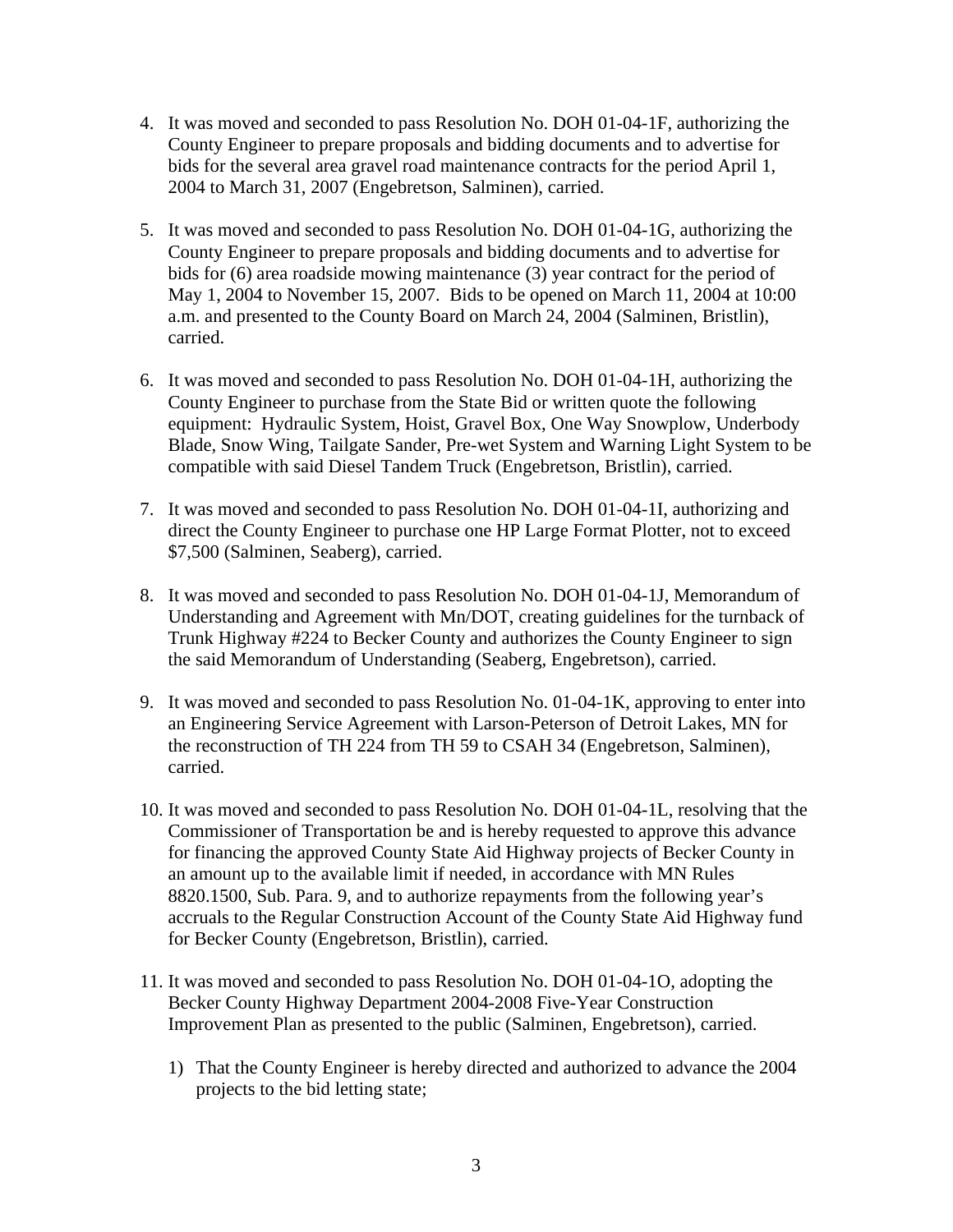- 2) That the County Engineer is hereby directed and authorized to take such steps as may be necessary to advance the 2004 program to completion of the design construction plans and any right-of-way acquisition work required to achieve the goals of the program;
- 3) That the County Engineer is hereby directed and authorized to take such steps as may be necessary to advance the 2004 to 2008 program to the preliminary survey and preliminary engineering design of the projects listed in order to achieve the goals for the program;
- 4) And that the Five-Year Construction Improvement Plan be subject to annual review and require County Board authorization.

## **Sheriff**

- 1. It was moved and seconded to pass Resolution No. 01-04-1N, to approve to fill temporarily, one full-time STS Crew Leader, one full-time and one part-time Correctional Officer position in the County Sheriff's Department due to three leaves of absence and resolving to hire from the pool list two temporary part-time correctional officers and to extend one emergency temporary Correctional Offices position's length of services for up to 6-months (Bristlin, Engebretson), carried.
- 2. METH Ordinance. Tim Gordon, Becker County Sheriff, presented information to the Board on how METH violations are handled. He stated that the discussion could be put into three categories: 1. How the Sheriff's Department handles the cases; 2. Agencies; 3. Legal Issues. Rollie Oelfke, Becker County Jail, gave a Jail report of prisoners with a METH addiction. Gretchen Thilmony, Assistant County Attorney, gave an update to the Board on issues and recommended that a committee be formed. It was moved and seconded to approve to form a METH Ordinance Committee. Joe Evans, County Attorney, Tim Gordon, County Sheriff and Brian C. Berg, County Administrator will meet to make a recommendation to the Board of members that should be on the Committee (Bristlin, Seaberg), carried.

### Human Services

- 1. It was moved and seconded to approve the Agenda as amended (Seaberg, Salminen), carried.
- 2. It was moved and seconded to pass Resolution No. 01-04-1M, approving to hire (5) part-time Bus Driver positions and (1) part-time Bus Dispatched position due to an organizational restructuring of the transit unit at Human Services (Bristlin, Salminen), carried.
- 3. It was moved and seconded to approve the Transit Claims as presented (Salminen, Bristlin), carried.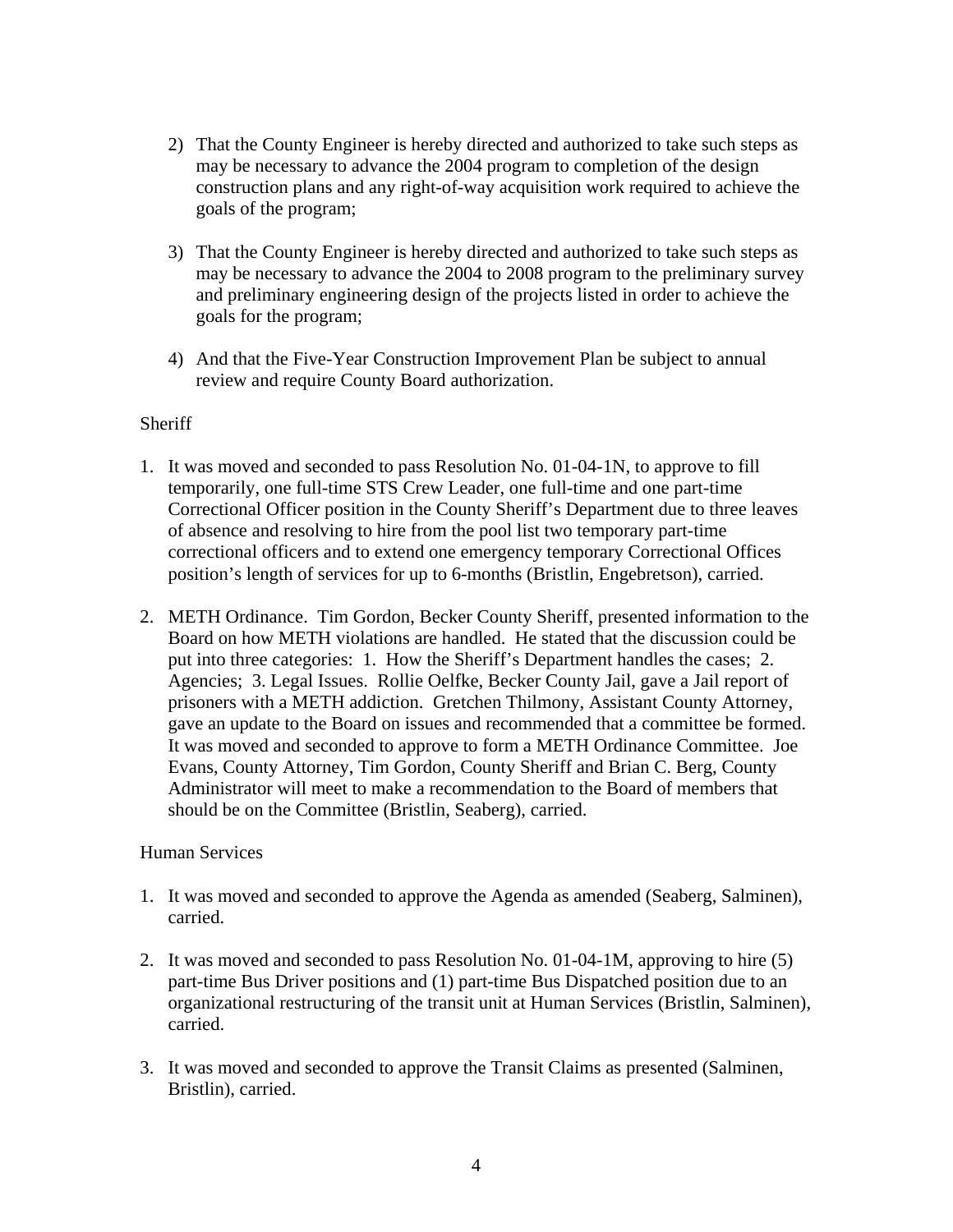4. It was moved and seconded to approve to extend the following Purchase of Service Contracts (Salminen, Seaberg), carried.

| Extend the Port contract for 6-months until July 1, 2004 |                                 |
|----------------------------------------------------------|---------------------------------|
| Lakes Crisis Center                                      | <b>Lutheran Social Services</b> |
| The Village Family Services                              | Merit Care Home Health Care     |
| <b>Rural Minnesota CEP</b>                               | Lakeland Mental Health          |

- 5. It was moved and seconded to approve the Human Services Claims as presented (Engebretson, Salminen), carried.
- 6. It was moved and seconded to accept the Family Services, Adult Services, and Probation Placement Reports (Bristlin, Salminen), carried.

#### Human Resources

- 1. It was moved and seconded to appoint Jon Thomsen to full-time status as the Housing Director and to recognize his temporary status towards his benefit accrual (Bristlin, Seaberg), carried.
- 2. It was moved and seconded to carry over 72-vacation hours to 2004 for Dean Haverkamp, Transfer Station (Salminen, Bristlin), carried.

#### Commissioners

- 1. Reports & Correspondence.
- 2. Appointments:
	- a. It was moved and seconded to appoint Don Lefebvre to the WesMin RC&D Council for 2004 (Engebretson, Salminen), carried.
	- b. It was moved and seconded to re-appoint Marj Johnson to the Multi-County Board of Health (Salminen, Engebretson), carried.
	- c. Adeline Retz has resigned from the Multi-County Board of Health Advisory Committee from the Eastern part of Becker County. An appointment needs to be made to replace her.
	- d. It was moved and seconded to re-appoint Duane Wething as a Community Representative to the Multi-County Board of Health Advisory Committee (Engebretson, Salminen), carried.
	- e. It was moved and seconded to re-appoint Jeff Moritz to a three year term as a manager to the Cormorant Watershed District (Salminen, Bristlin), carried.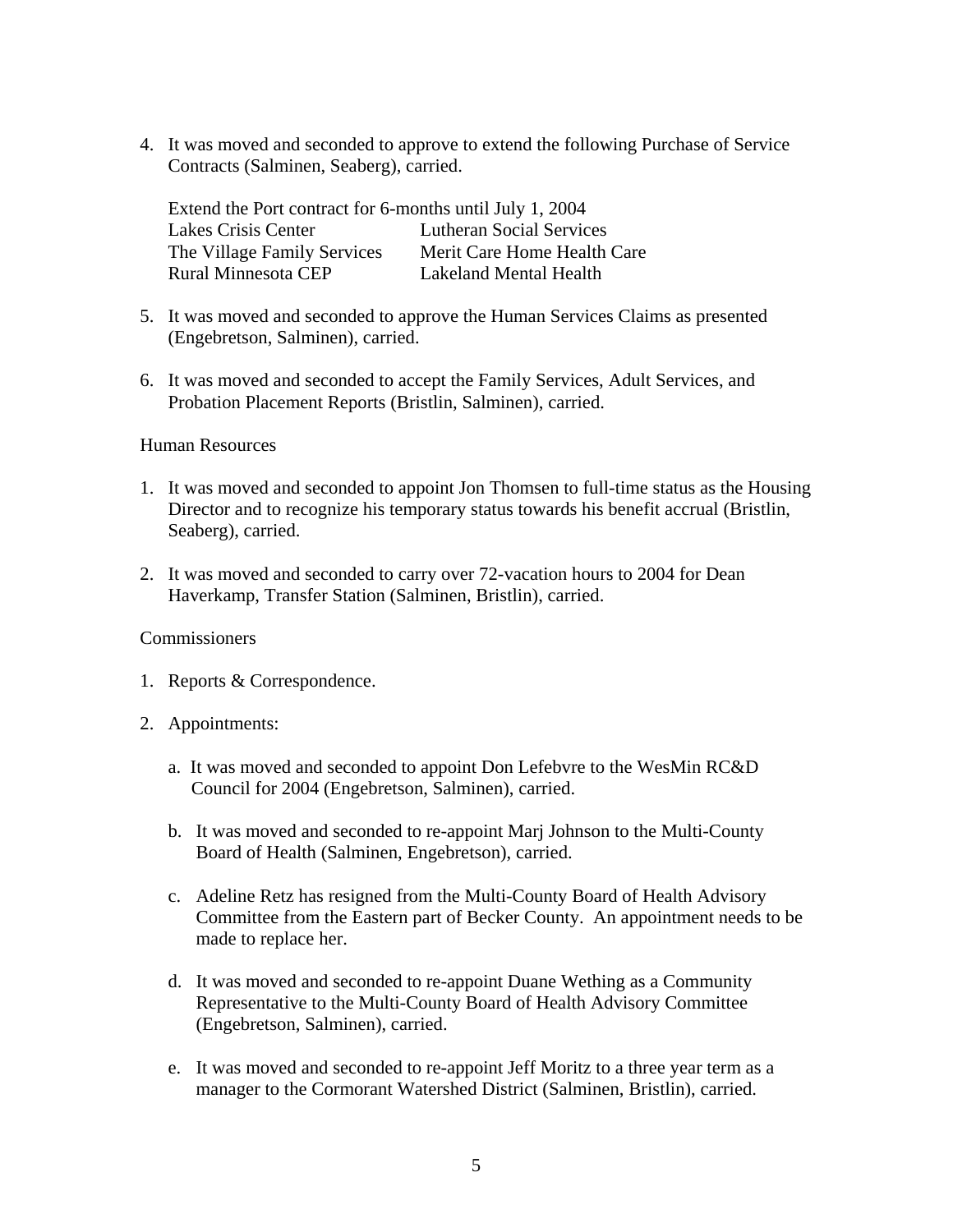- 3. The Cormorant Lakes Watershed District requests a letter of support on (2) Resolutions that were endorsed by the Minn. Assoc of watershed District at the annual convention held in Alexandria, MN. on December 2003. Commissioner Salminen asked to table the requests for support for more information. Jeff Moritz updated the board on the intent of these (2) Resolutions. Commissioner Salminen now felt the requests could be supported. Barry Nelson stated that the Cormorant Watershed District works with Planning & Zoning in watching projects in the area.
	- a. It was moved and seconded to send a letter of support to allow authorized agents of a watershed district to enter lands inside or outside the watershed district to make surveys and investigations to accomplish the purposes of the watershed district (Salminen, Engebretson), carried.
	- b. It was moved and seconded to send a letter of support to allow enforcement of administrative cease and desist orders by the County Sheriff's Department for a limited period until a restraining order or temporary injunction may be obtained from the County District Court (Engebretson, Salminen), carried.
- 4. It was moved and seconded to approve any Commissioners attendance at the Becker County Employees Holiday Celebration held on January 22, 2004 at the Speak Easy Restaurant at 6:00 p.m. (Engebretson, Bristlin), carried.
- 5. It was moved and seconded to approve any Commissioners attendance at the Soup Fest Friday event on Friday, January 16, 2004 from 11:30 a.m. to 1:30 p.m. (Seaberg, Bristlin), carried.
- 6. It was decided by Consensus to not attend the 2004 NACo Legislative Conference in Washington, DC in February, 2004.
- 7. It was moved and seconded to send (1) representative to the Transportation Alliance 6th Annual Drive-In on Thursday, February 26, 2004. Commissioner Winter will be attending this meeting (Engebretson, Salminen), carried.
- 8. Attendance at the "Day at the Capitol" in February was discussed. It was approved by consensus to move forward with this by checking with other government entities to see if we could share transportation to attend this function. Commissioner Winter will check with the Township Board; the County Administrator will check with the School District and County Departments; Commissioner Bristlin will check with the City; Commissioner Seaberg will check with the Ag Committee; and Commissioner Salminen will check with the resorts.
- 9. Commissioner Engebretson asked for input from the Board and the Department Heads for agenda items to bring to AMC for Legislative Issues.